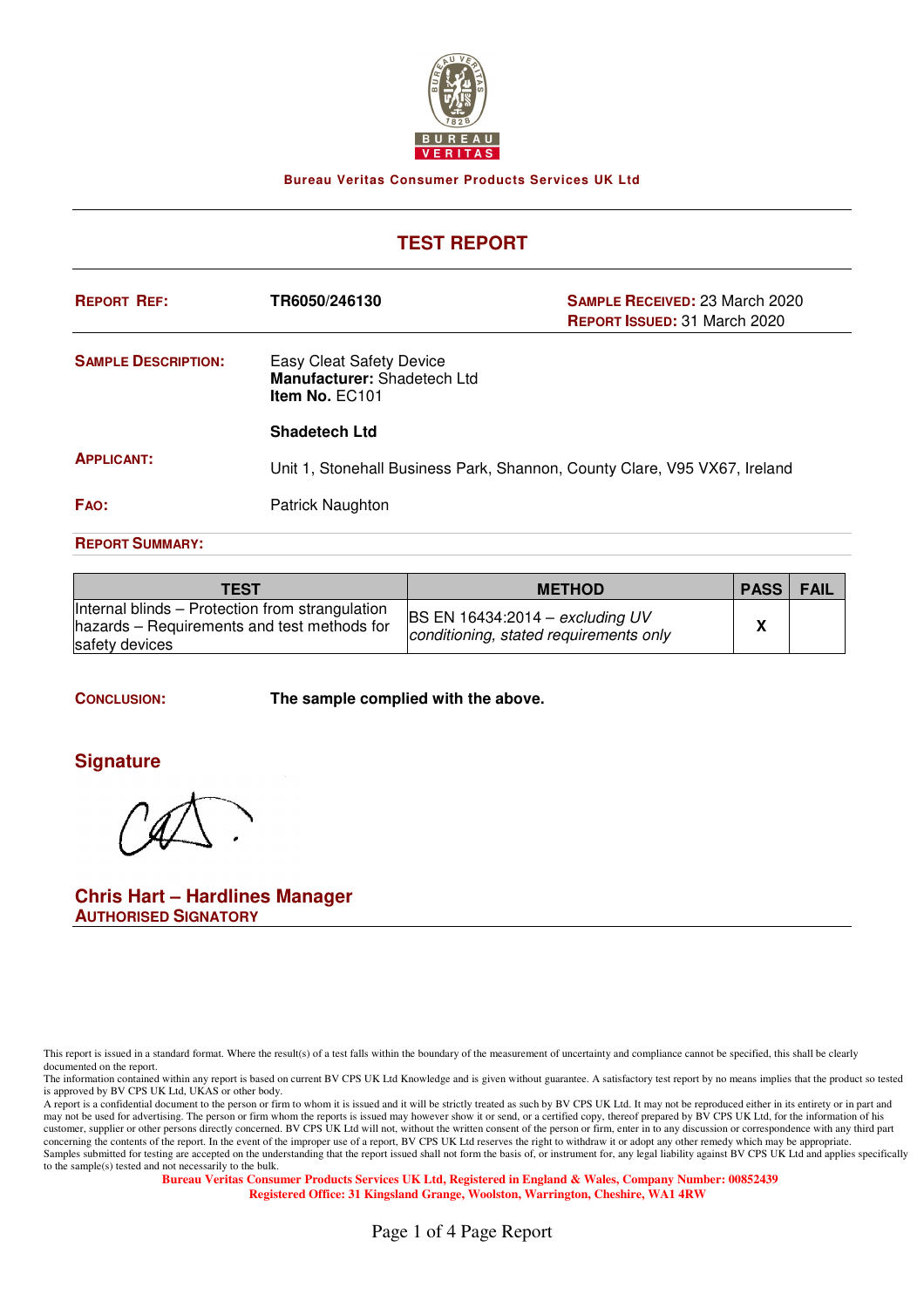

#### **SAMPLE IMAGE:**

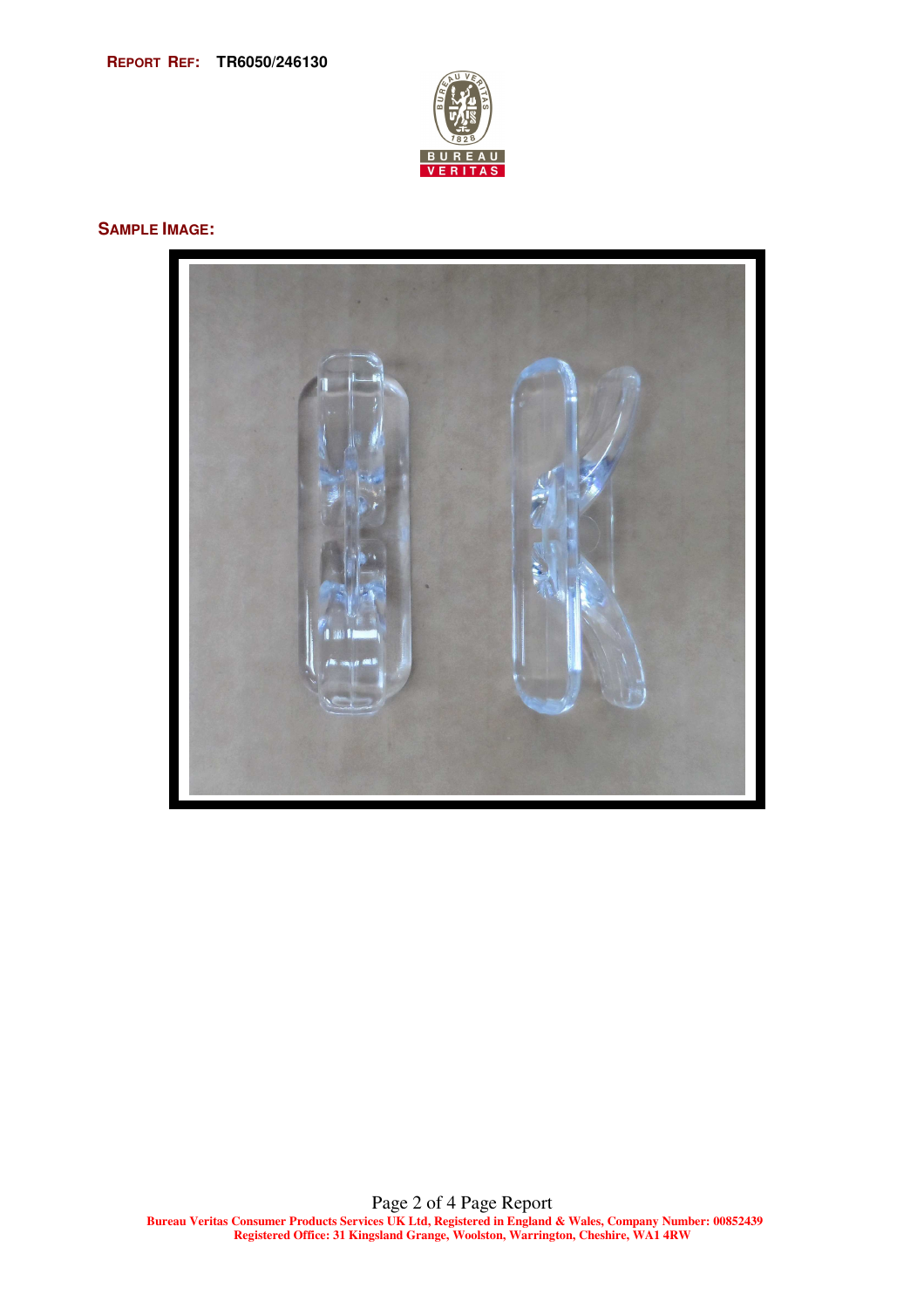

#### **INTRODUCTION:**

An examination was requested to ascertain compliance with the requirements as detailed on page one of this report. The following requirements were tested and our findings were as follows:

## **TEST RESULTS:**

| <b>Summary of Examination:</b> |                                                                       |               |                          |  |  |
|--------------------------------|-----------------------------------------------------------------------|---------------|--------------------------|--|--|
| <b>Clause</b>                  | <b>Description</b>                                                    | <b>Result</b> | <b>Comments</b>          |  |  |
| 6                              | <b>TENSIONING DEVICE</b>                                              | N/A           |                          |  |  |
| 7                              | <b>BREAKAWAY DEVICE</b>                                               | N/A           |                          |  |  |
| 8                              | <b>ACCUMULATION DEVICE</b>                                            |               | $\overline{\phantom{a}}$ |  |  |
| 8.1                            | General                                                               |               | See note 1               |  |  |
| 8.2                            | Test method                                                           |               | See note 2               |  |  |
| 8.3                            | Requirements                                                          | Pass          | See note 3               |  |  |
| 9                              | <b>NON-TANGLING DEVICE</b>                                            | N/A           |                          |  |  |
| 10                             | INNER CORD STOP                                                       | N/A           |                          |  |  |
| 11                             | ADDITIONAL REQUIREMENTS                                               |               |                          |  |  |
| 11.2                           | Release of small components                                           | N/A           |                          |  |  |
| 11.3                           | Impact resistance                                                     | Pass          | See note 4               |  |  |
| 12                             | INFORMATION AND INSTRUCTIONS FOR<br>INSTALLATION, USE AND MAINTENANCE | N/T           |                          |  |  |
| 13                             | <b>FACTORY PRODUCTION CONTROL</b>                                     | N/T           | See note 5               |  |  |